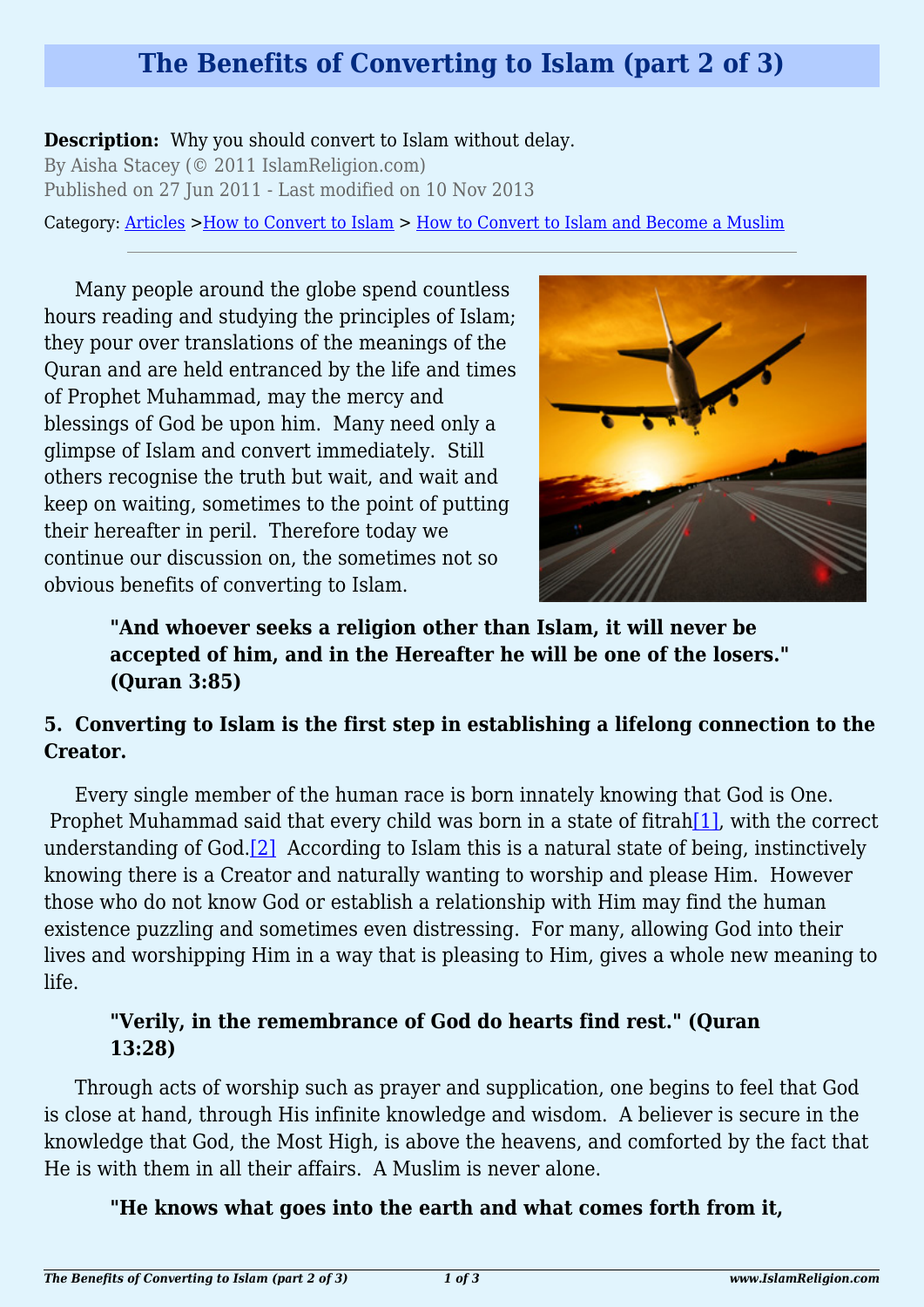# **what descends from the heaven and what ascends thereto. And He is with you (by His Knowledge) wheresoever you may be. And God is the All-Seer of what you do." (Quran 57:4)**

#### **6. Converting to Islam reveals God's mercy and forgiveness towards His creation.**

As feeble human beings we often feel lost and alone. It is then that we turn to God and seek His Mercy and Forgiveness. When we turn to Him in true submission His tranquillity descends upon us. We are then able to feel the quality of His mercy and see it manifest in the world around us. However in order to worship God, we need to know Him. Converting to Islam opens the gateway to this knowledge, including the fact that God's forgiveness knows no bounds.

Many people are confused or ashamed of the many sins they have committed over the course of their lives. Converting to Islam completely washes those sins away; it is as if they never happened. A new Muslim is as pure as a new born baby.

# **"Say to those who have disbelieved [that] if they cease, what has previously occurred will be forgiven for them. But if they return [to hostility] - then the precedent of the former [rebellious] peoples has already taken place." (Quran 8:38)**

If after converting to Islam a person commits more sins the door to forgiveness is still wide open.

**"O you who believe! Turn to God with sincere repentance! It may be that your Lord will expiate from you your sins, and admit you into Gardens under which rivers flow (Paradise)..." (Quran 66:8)**

# **7. Converting to Islam teaches us that trials and tests are part of the human condition.**

Once a person converts to Islam he begins to understand that the trials, tribulations, and triumphs of this life are not random acts of a cruel and unorganised universe. A true believer understands that our existence is part of a well-ordered world, and life is unfolding in exactly the way God, in His infinite wisdom, has ordained.

God tells us we will be tested and He advises us to bear our trials and tribulations patiently. This is difficult to understand unless one embraces the Oneness of God, the religion of Islam, where God has given us clear guidelines about how to behave when faced with trials and tribulations. If we follow these guidelines, found in the Quran and the authentic traditions of Prophet Muhammad, it is possible to bear afflictions with ease and even be grateful.

# **"And certainly, We shall test you with something of fear, hunger, loss of wealth, lives and fruits, but give glad tidings to the patient ones." (Quran 2:155)**

Prophet Muhammad said, "A man will be tested according to the level of his religious